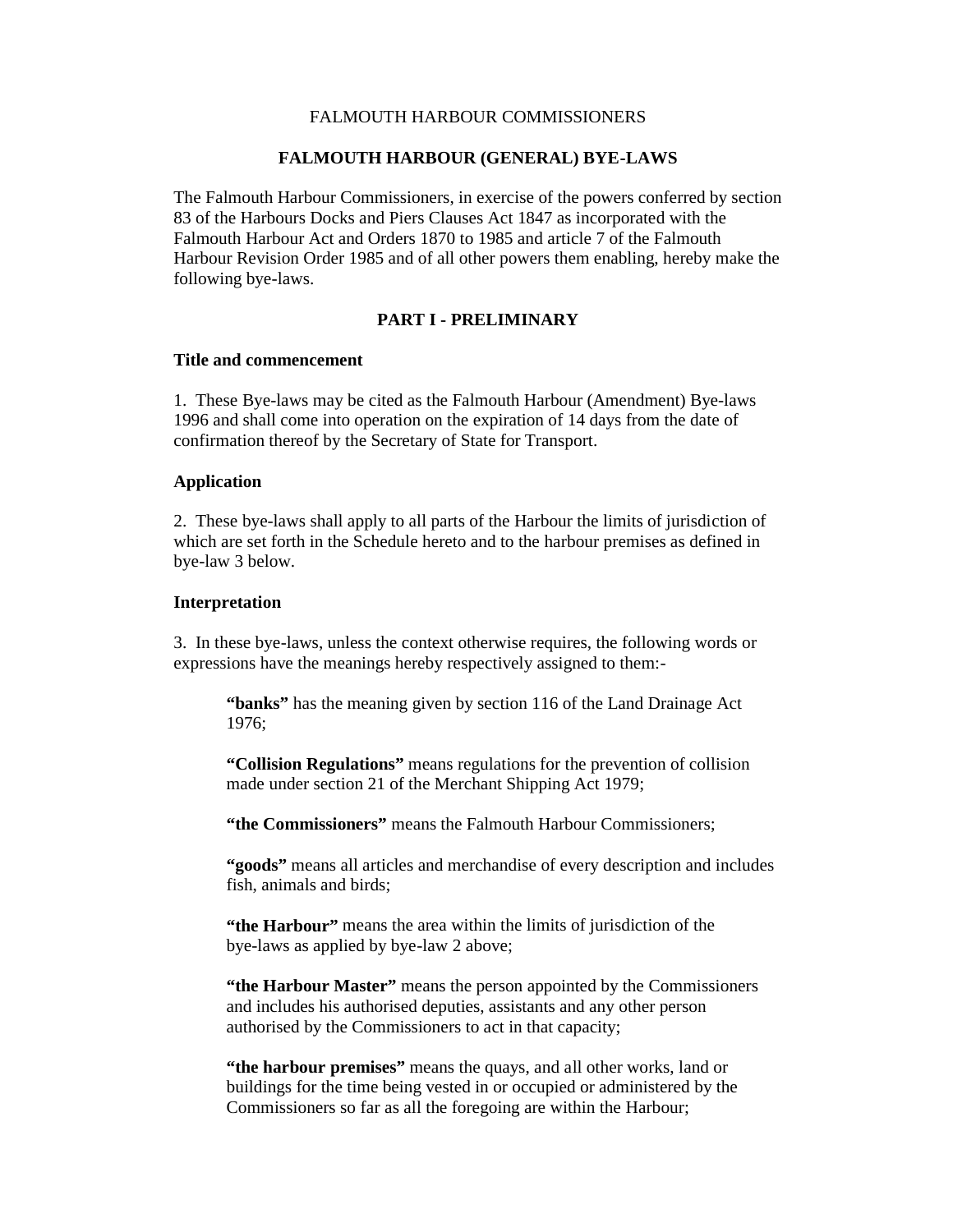**"hovercraft"** means a vehicle which is designed to be supported when in motion wholly or partly by air expelled from the vehicle to form a cushion of which the boundaries include the ground, water or other surface beneath the vehicle;

**"master"** when used in relation to any vessel means any person having the command, charge or management of the vessel for the time being;

**"owner"** when used in relation to:

(a) goods includes any consignor, consignee, shipper or agent for the sale, receipt, custody, loading or unloading and clearance of those goods and includes any other person in charge of the goods and his agent in relation thereto;

(b) a vessel includes any part owner, broker, charterer, agent, or mortgagee in possession of the vessel or other person entitled for the time being to possession of the vessel;

(c) a vehicle includes any part owner, lessee or agent or person having charge of the vehicle for the time being;

**"quay"** means any quay, wharf, jetty, dolphin, landing stage or other structure used for berthing or mooring vessels, and includes any pier, bridge, roadway or footway immediately adjacent and affording access thereto;

**"small vessel"** means any vessel of less than 20 metres in length;

**"vehicle"** includes any machinery on wheels or caterpillar tracks, trailers, caravans and mobile homes any hovercraft or any amphibious vehicle;

**"vessel"** includes any ship, boat, raft, watercraft and all non-displacement craft and seaplanes used or capable of being used as a means of transportation on water and any other thing constructed or adapted for floating on or being submersed in water (whether permanently or temporarily) and a hovercraft or other amphibious vehicle.

**"Intoxicating liquor"** means spirits, wine, beer, cider and any other fermented, distilled or spirituous liquor with an alcohol content exceeding 0.5 per cent by volume

**"Licensed premises", "registered club"** and **"occasional licence"** have the same meanings as in the Licensing Act 1964.

**"Occasional permission"** has the same meaning as the Licensing (Occasional Permissions) Act 1983.

# **PART II - NAVIGATION**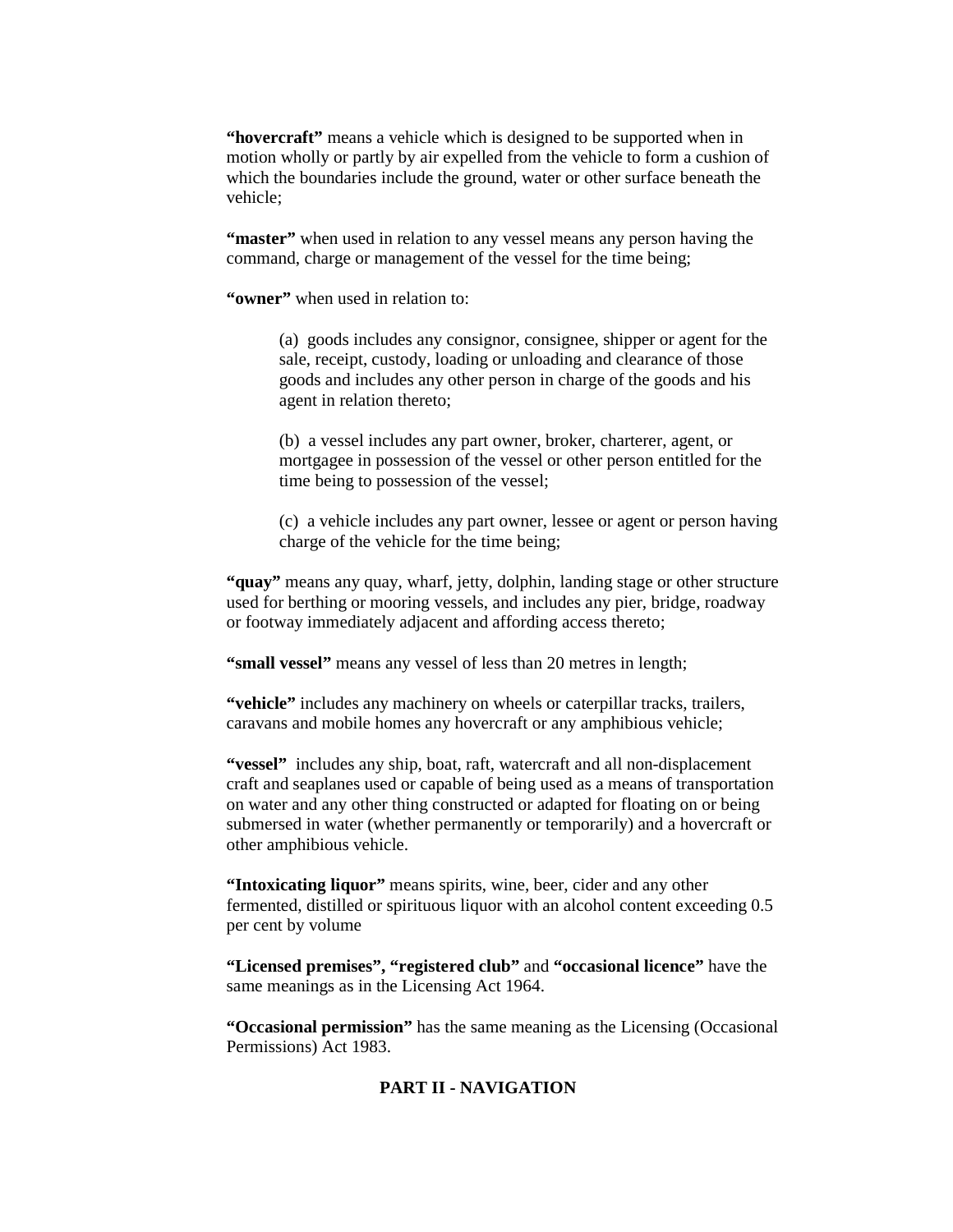## **Vessel movements**

4. The master of a seagoing vessel shall give prior notice to the Harbour Master of the vessel's arrival at, departure from or movement within, the Harbour.

## **Declaration of particulars of vessel**

5. The master of a vessel arriving at or passing through the Harbour shall if required by the Harbour Master, furnish to him a declaration in the form to be obtained from him containing a correct statement of the tonnages and draughts of the vessel, its last port of call, ownership and destination and particulars of its cargo.

## **Vessels to navigate with care**

6. The master shall navigate his vessel with such care and caution and at such speed and in such manner as not to:-

- (a) endanger lives or cause injury to persons;
- (b) interfere with the navigation, manoeuvring, loading or discharging of vessels;

(c) cause damage to, or interference with banks, moorings or other property.

## **Speed of vessels**

7. (1) Except with the permission of the Harbour Master, and subject to bye-law 6 above and the Collision Regulations, the master of a vessel shall not cause or permit the vessel to proceed at a speed greater than 8 knots through the water in the specified part of the Harbour.

(2) In this bye-law "the specified part of the Harbour" means so much of the Harbour as lies west of an imaginary straight line drawn from the light on the Northern Arm of Falmouth Docks Basin to Trefusis Point, which line is shown by a broken black line on the annexed map.

### **Small vessels not to obstruct fairway**

8. The master of a small vessel which is not confined to a fairway shall not make use of the fairway so as to cause obstruction to other vessels which can navigate only within the fairway.

# **Vessels not to be made fast to navigation buoys or marks**

9. The master of a vessel shall not make fast his vessel to or cause it to lie against any buoy, beacon or mark used for navigational purposes.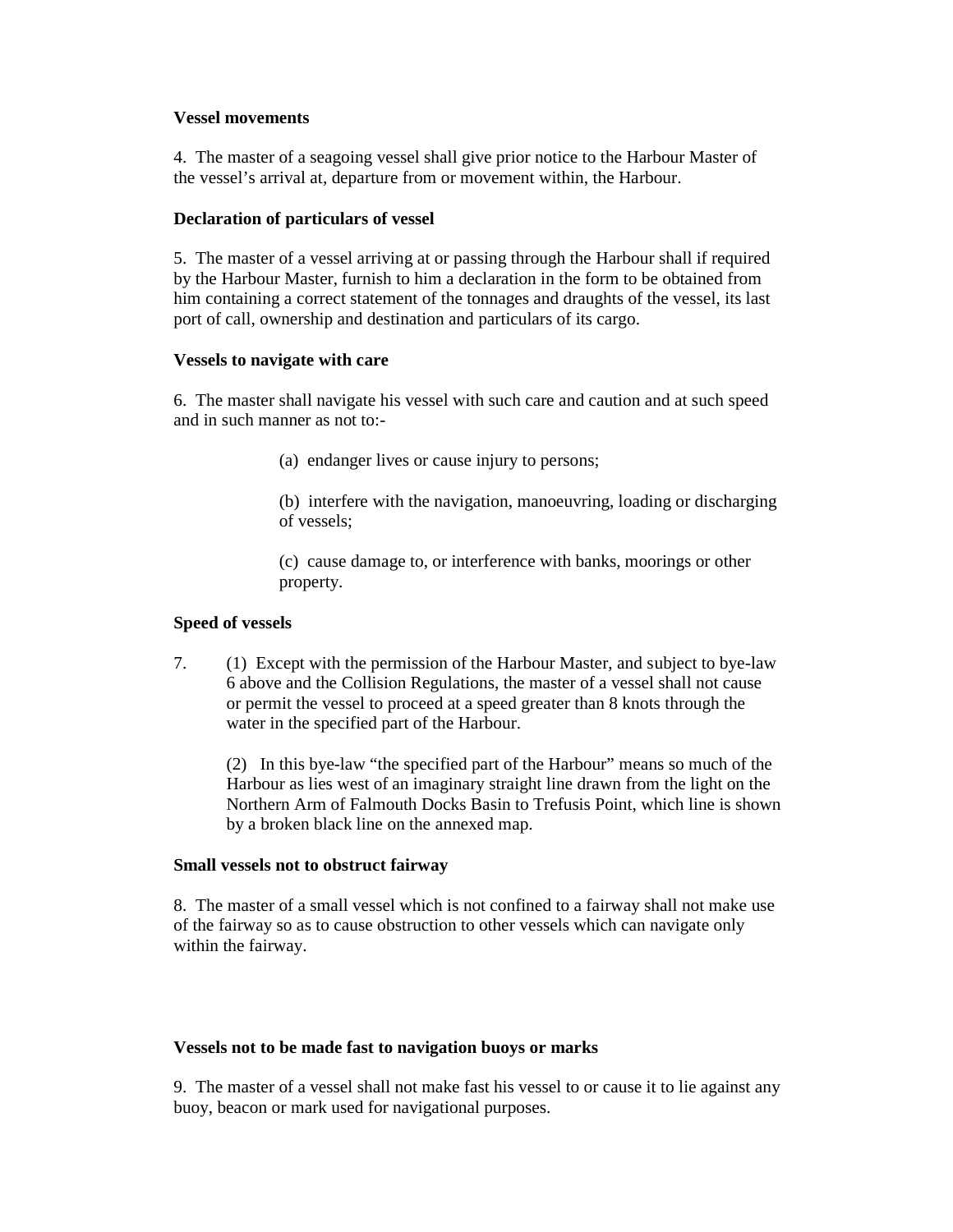## **Notification of collisions etc.**

10. The master of a vessel which -

(a) has been involved in a collision with any vessel or property, or has been sunk or grounded or become stranded in the Harbour; or has towed a vessel which has sunk grounded or become stranded in the harbour; or

(b) by reason of accident, fire, defect or otherwise is in such a condition as to affect its safe navigation or to give rise to danger to other vessels or property; or

> (c) has collided with or has cut adrift a navigation mark, buoy or mooring buoy; or

(d) in any manner gives rise to an obstruction to a fairway; shall forthwith report the occurrence to the Harbour Master and as soon as practicable thereafter provide the Harbour Master with full details in writing and where the damage to a vessel is such as to affect or be likely to affect its seaworthiness the master shall not move the vessel except to clear the fairway or to moor or anchor in safety, otherwise than with the permission and in accordance with the directions of the Harbour Master.

### **Vessels adrift**

11. The master of a vessel which parts from its moorings shall as soon as possible report the same to the Harbour Master.

### **Conduct of regattas, etc.**

12. (1) The organiser of any regatta, championship race or any other occasion when a number of small vessels is expected to assemble on the waters of the harbour, shall give not less than fourteen clear day's notice thereof in writing to the Harbour Master.

(2) All regattas and championship races or similar events shall be conducted on courses and at times previously approved by the Harbour Master.

(3) Any alteration or cancellation required by the Harbour Master shall, if practicable, be notified to the organiser at least seven clear days before the proposed date of the event.

### **Small vessels to avoid regattas, etc.**

13. The master of a small vessel on the occasion of any boat race, regatta, championship race, public procession or any other occasion when a number of small vessels are assembled therein shall not permit his small vessel to pass therein so as to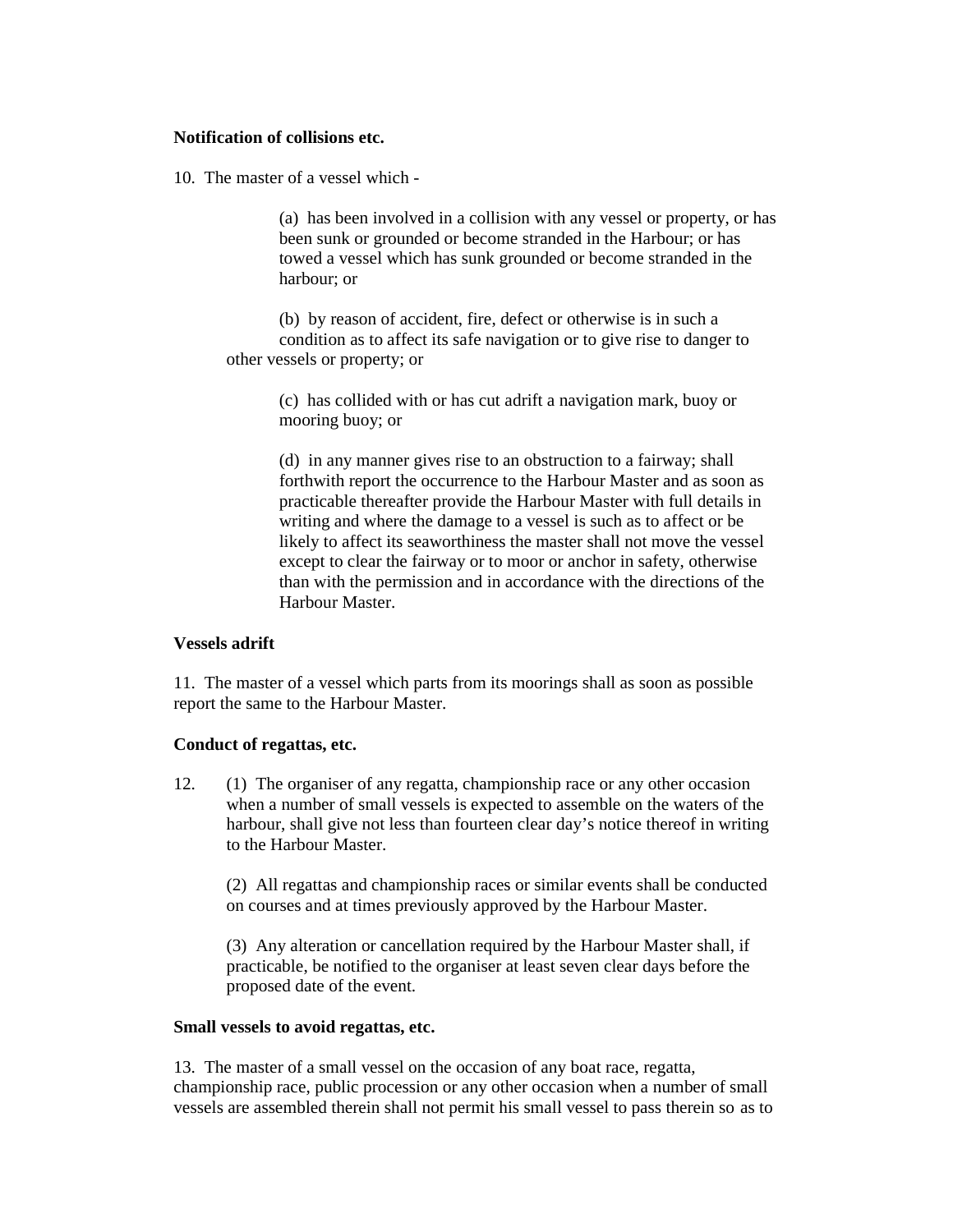obstruct, impede or interfere with the boat race, regatta, championship race or procession, or endanger the safety of persons assembling in the harbour, or prevent the maintenance of order therein, and the master of a small vessel shall observe the directions of the Harbour Master or other persons authorised by the Commissioners to superintend the execution of this bye-law.

# **Navigation in mooring areas**

14. (1) The master of a vessel shall not navigate in the moorings areas except to such extent as may be necessary to navigate to or from a mooring or a landing place inside such areas.

(2) The master of any vessel shall navigate it with care and caution and at slow speed in and near such areas.

# **PART III BERTHING AND MOORING**

# **Provision for proper fenders**

15. (1) The master and the owner of a vessel shall ensure that it is provided with a sufficient number of fenders adequate for the size of the vessel.

(2) The master of a vessel, when the vessel is berthing or leaving a berth or is lying at a quay against other vessels, shall cause his vessel to be fended off from that quay or those other vessels so as to prevent damage to that quay, those other vessels or other property.

### **Vessels to be properly berthed**

16. The master of a vessel shall at all times keep his vessel properly and effectively moored when berthed or lying at any quay or buoy.

### **Sufficiency of crew**

17. Except with the permission of the Harbour Master, the master of a vessel shall at all times ensure that his vessel is capable of being safely moved and navigated and that there are sufficient crew or other competent persons readily available to -

- (a) attend to his vessel's moorings;
- (b) comply with any directions given by the Harbour Master for the unmooring, mooring and moving of his vessel;
- (c) deal, so far as reasonably practicable, with any emergency that may arise.

### **Vessels to be kept in a moveable condition**

18. (1) The master of a vessel (other than a small vessel) shall not, except where is vessel is lying aground, take any steps to render his vessel incapable of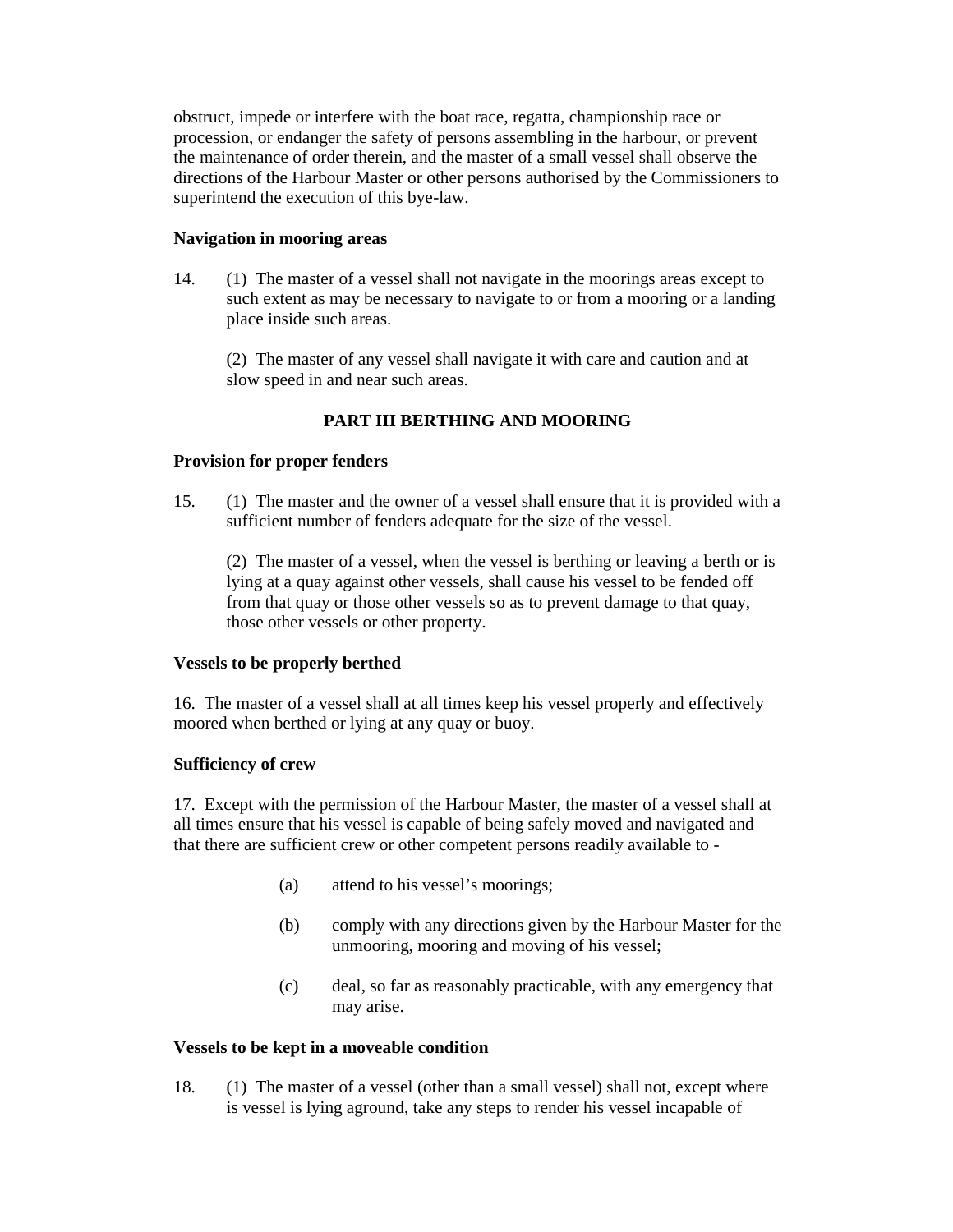movement without first notifying the Harbour Master and, subject as aforesaid, shall at all times keep his vessel so loaded and ballasted and in such condition that it is capable of being safely moved.

(2) Where a vessel is at any time not capable of being safely moved by means of its own propulsive machinery, the master or owner shall inform the Harbour Master forthwith and give to him any further information which the Harbour Master may reasonably require.

## **Use of engines while vessel moored or berthed**

19. The master of a vessel which is at a quay or attached to any mooring device shall not permit the engine of his vessel to be worked in such a manner as to cause injury or damage to the bed or banks of the Harbour or to any other vessel or property.

## **Vessels not to make fast to unauthorised objects**

20. No person shall make a vessel fast to any post, ring, fender or any other thing or to any quay or other place not assigned for that purpose by the Harbour Master as suitable for making fast the vessel concerned.

## **Access across decks**

21. The master of a vessel alongside a quay or alongside any vessel already berthed shall, if required to do so by the Harbour Master, give free access across the deck of his vessel for persons and goods to and from vessels berthed alongside his vessel.

# **Lost anchor, cable, propeller or rudder**

22. (1) The master of a vessel which has slipped or parted from or lost any anchor, chain, cable, propeller or rudder shall forthwith give to the Harbour Master notice thereof, and, if possible, of the position of the anchor, chain, cable, propeller or rudder and, if the Harbour Master so directs, shall cause it to be recovered as soon as practicable at the expense of the owner of the vessel.

(2) The master of a vessel slipping or parting from an anchor, chain, cable, propeller or rudder shall leave a buoy to mark the position thereof.

(3) If the master of a vessel does not comply with a direction made under paragraph (1) above the Harbour Master may cause the anchor, chain, cable, propeller or rudder to be recovered.

(4) Where the Harbour Master has caused an anchor, chain, cable, propeller or rudder to be recovered under paragraph (3) above he may cause any such anchor, chain, cable, propeller or rudder to be sold in such manner as he thinks fit and may out of the proceeds of sale retain the reasonable expenses incurred by him in the exercise of his powers under paragraph (3) above and shall pay the surplus, if any, to the owner of the vessel.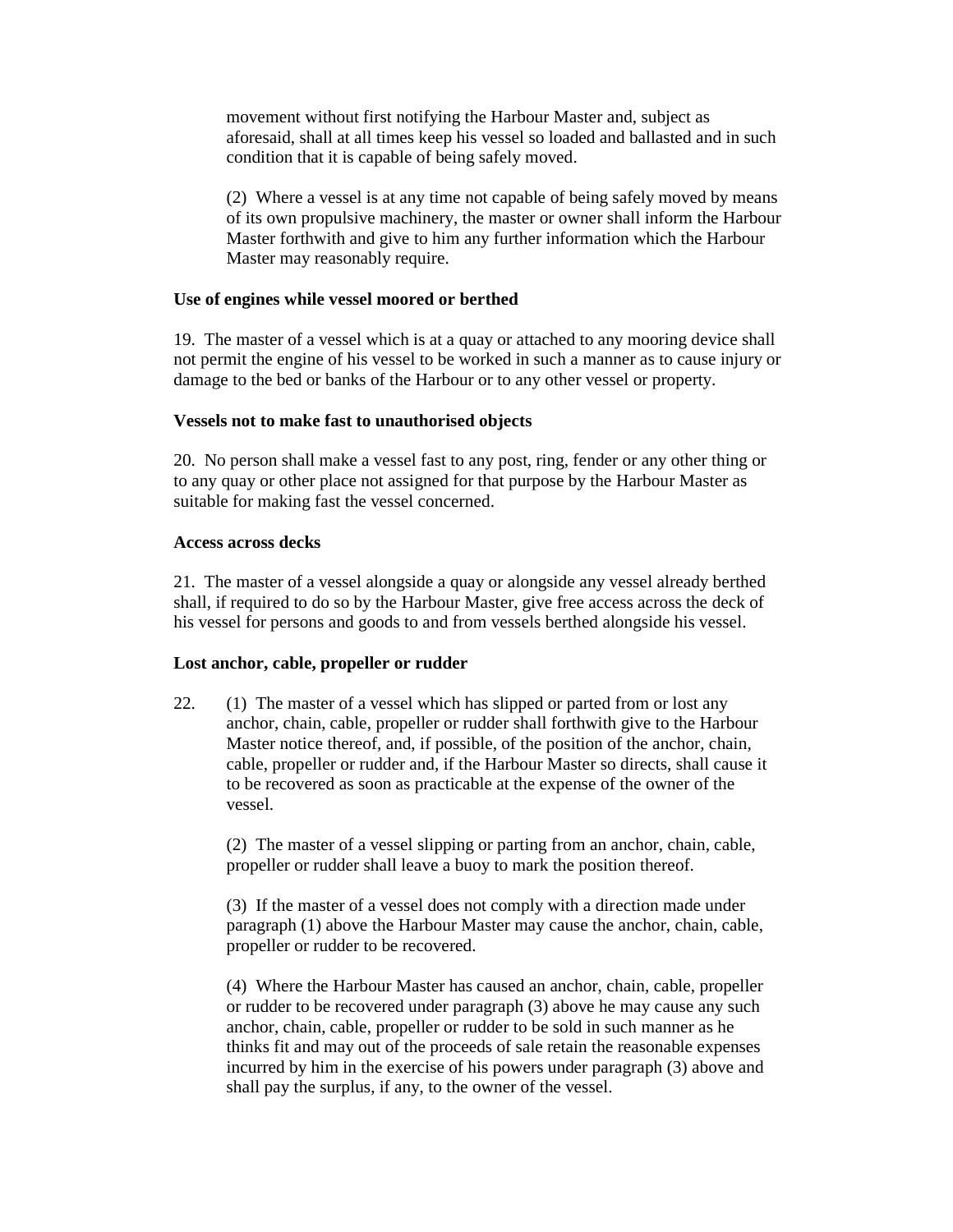(5) If the proceeds of sale under paragraph (4) above are insufficient to pay the Harbour Master's reasonable expenses he may recover any such expenses which are not reimbursed out of the proceeds of sale or, if there is no sale, the whole of those expenses from the owner of the vessel.

# **Public landing places not to be obstructed**

23. The master of a vessel shall not place his vessel or allow it to be in such a situation as to obstruct or interfere with the access to any recognised landing place or leave it moored alongside any such landing place unattended without the permission of the owner or person in charge thereof.

# **Vessels to moor and berth securely**

24. The master of a vessel berthed or moored within the Harbour and not lying to its own anchors shall securely make his vessel fast as close as is safe and practicable to some buoy or quay.

# **Vessel not to anchor or remain in swinging grounds**

25. The master of a vessel shall not, without the permission of the Harbour Master cause it to be placed or remain in such a position as to obstruct or interfere with the turning of vessels in any areas set aside as swinging grounds.

# **Unmooring of vessels**

26. No person except the Harbour Master acting in pursuance of his duties shall for any purpose whatsoever unmoor or cast off or loose any mooring of any vessel moored within the Harbour without the previous permission of the owner or lawful master of such vessel and no person shall for any purpose whatsoever cast adrift any vessel without the previous consent of both the owner or lawful master of such vessel and the Harbour Master:

Provided that it shall be a defence to proceedings under this bye-law for any person to show that he acted in the reasonable belief that he had lawful authority, or in the reasonable belief that the owner or lawful master of the vessel would in the circumstances have given his consent if he had been asked therefor.

# **Vessels to anchor clear of moorings**

27. The master of a vessel shall not anchor that vessel so close to any buoy or mooring as to foul in any wind such buoy or mooring or any vessel lying thereto.

# **Interfering with buoys, etc. forbidden**

28. A person shall not -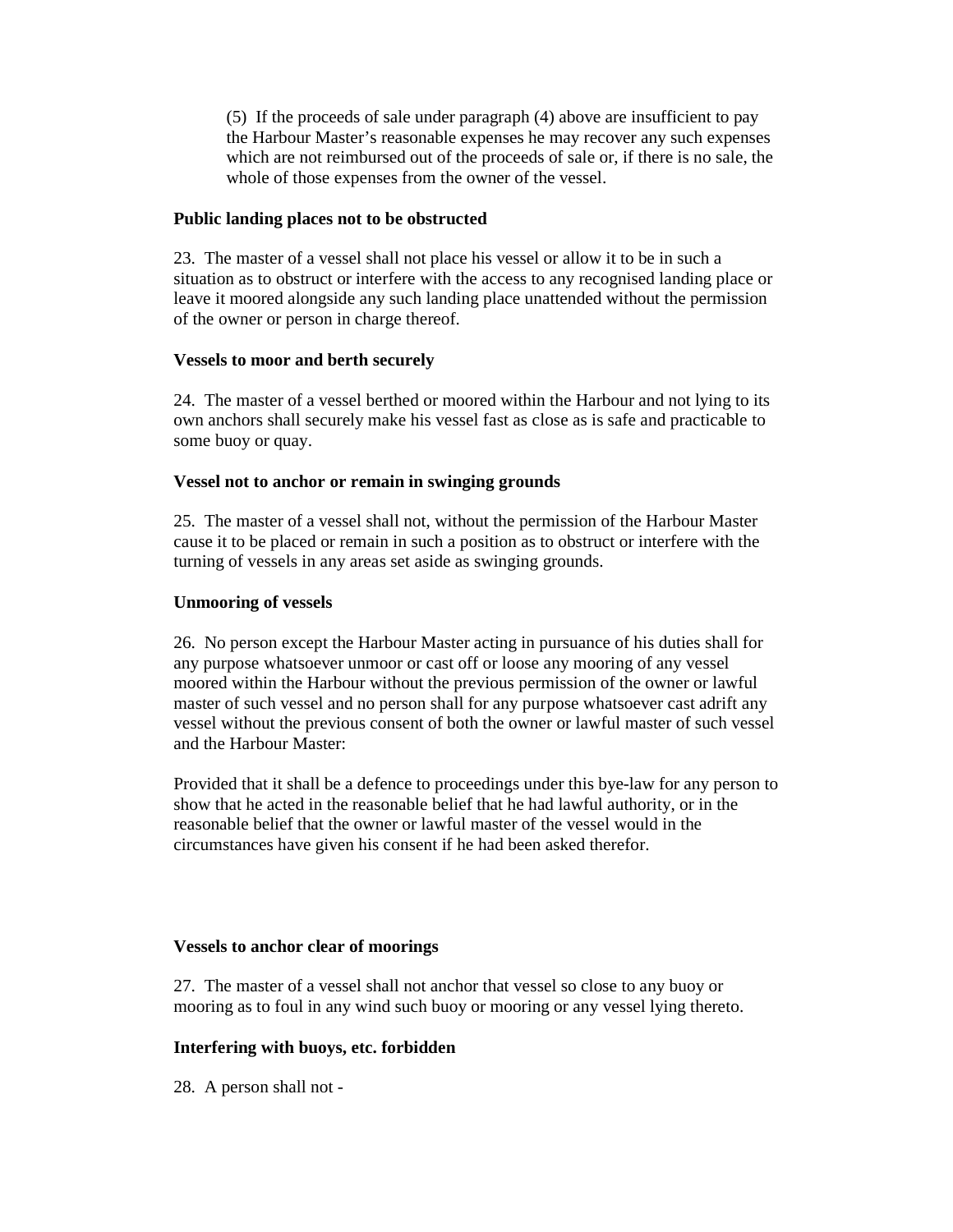(1) interfere with any beacon, buoy, light, mooring, seamark or tide board;

(2) make fast a vessel to any beacon, buoy, light. seamark or tide board.

## **Extra vessels at moorings**

29. A person shall not secure a vessel to a mooring or to a moored vessel so as to cause danger or damage to any vessel or mooring.

# **Fouling of moorings**

30. If at any time the anchor of a vessel fouls any moorings or cable the master of the vessel shall forthwith give notice thereof, to the Harbour Master and shall if it is safe and practicable to do so await his instructions before proceeding to clear the same.

# **PART IV - GOODS AND ROAD TRAFFIC**

## **Requirement as to handling and movement of goods in the Harbour**

31. (1) The owner of any goods loaded or discharged at the Harbour shall ensure that the goods are removed therefrom as soon as practicable and in any case within 48 hours unless the Harbour Master otherwise agrees.

(2) The owner of any goods shall comply with such directions as the Harbour Master may give for regulating the time, place and manner of discharging, loading or otherwise bringing into or removing those goods from the harbour premises.

# **Precaution against goods etc. falling into Harbour waters or the Commissioners' premises**

32. The master of a vessel and a person undertaking the leading of cargo into, or the discharging of cargo from a vessel shall use or cause to be used such methods as the Harbour Master may direct for the prevention of any cargo, dunnage, ballast or other materials from falling or escaping into the waters of the Harbour or on to the premises of the Commissioners.

# **Obstruction or interference at harbour premises**

33. No person shall -

(a) except with the permission of the Harbour Master, deposit or place on any part of the harbour premises any goods or park any vehicle so as to obstruct any road, building, mooring place, plant, machinery or apparatus or the access thereto;

(b) without lawful authority, use, work, move or interfere with any plant, machinery, equipment or apparatus at the harbour premises.

### **Safe driving of vehicles**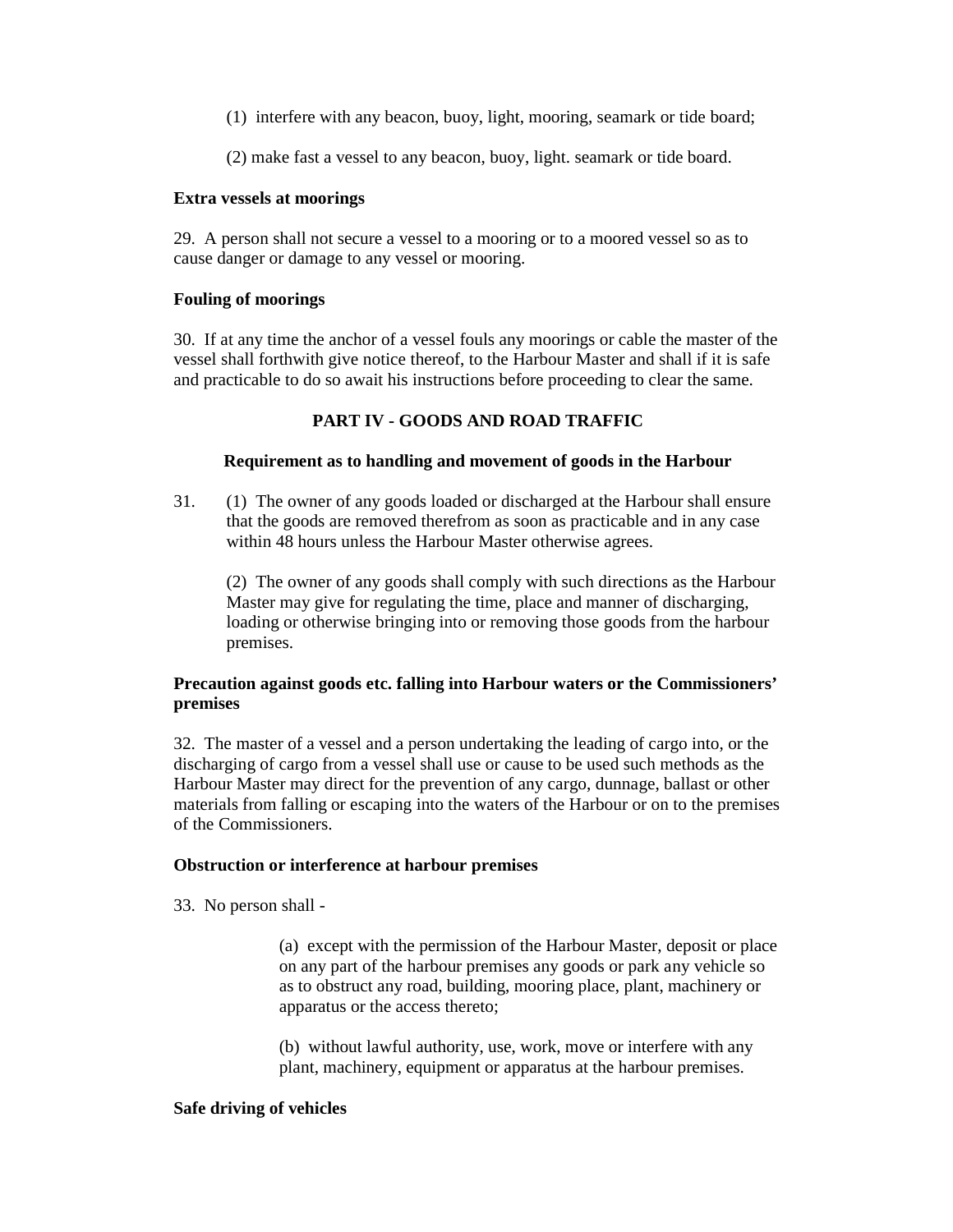34. No person shall drive or otherwise operate a vehicle in the harbour premises without due care and attention or without reasonable consideration for other persons using the harbour premises.

# **Speed limit for vehicles**

35. No person shall allow a vehicle to proceed anywhere in the harbour premises at a speed greater than 5 miles per hour.

## **Supervision of vehicles**

36. A person having charge of a vehicle in the harbour premises shall at all times comply with any directions of the Harbour Master with respect to the loading, discharging, manoeuvring and removal thereof and shall not, without the permission of the Harbour Master -

> (a) leave the vehicle unattended anywhere within the harbour premises except when lawfully left at a car park; or

(b) take it into any shed or working area.

## **Loads not to leak, spill or drop**

37. The owner of a vehicle in the harbour premises shall not permit any substance to leak, spill or drop from the vehicle.

### **Loads to be secured**

38. The owner of a vehicle in the harbour premises shall ensure that any load carried thereon or therein is properly secured and that it complies with all such statutory restrictions on the weight of goods to be so carried as are applicable on public roads.

# **Refuelling etc., of vehicles**

39. No person shall within the harbour premises charge or recharge any vehicle with, or empty it of, fuel except with the permission of the Harbour Master.

### **Driving on weighbridges**

40. No person shall drive or otherwise operate a vehicle across any weighbridge within the harbour premises except for the purpose of weighing the vehicle.

### **Accidents to be reported**

41. Any person driving or otherwise operating a vehicle involved in an accident in the harbour premises whereby any injury is caused to any person or any damage is caused to any property, shall stop the vehicle and report the matter to the Harbour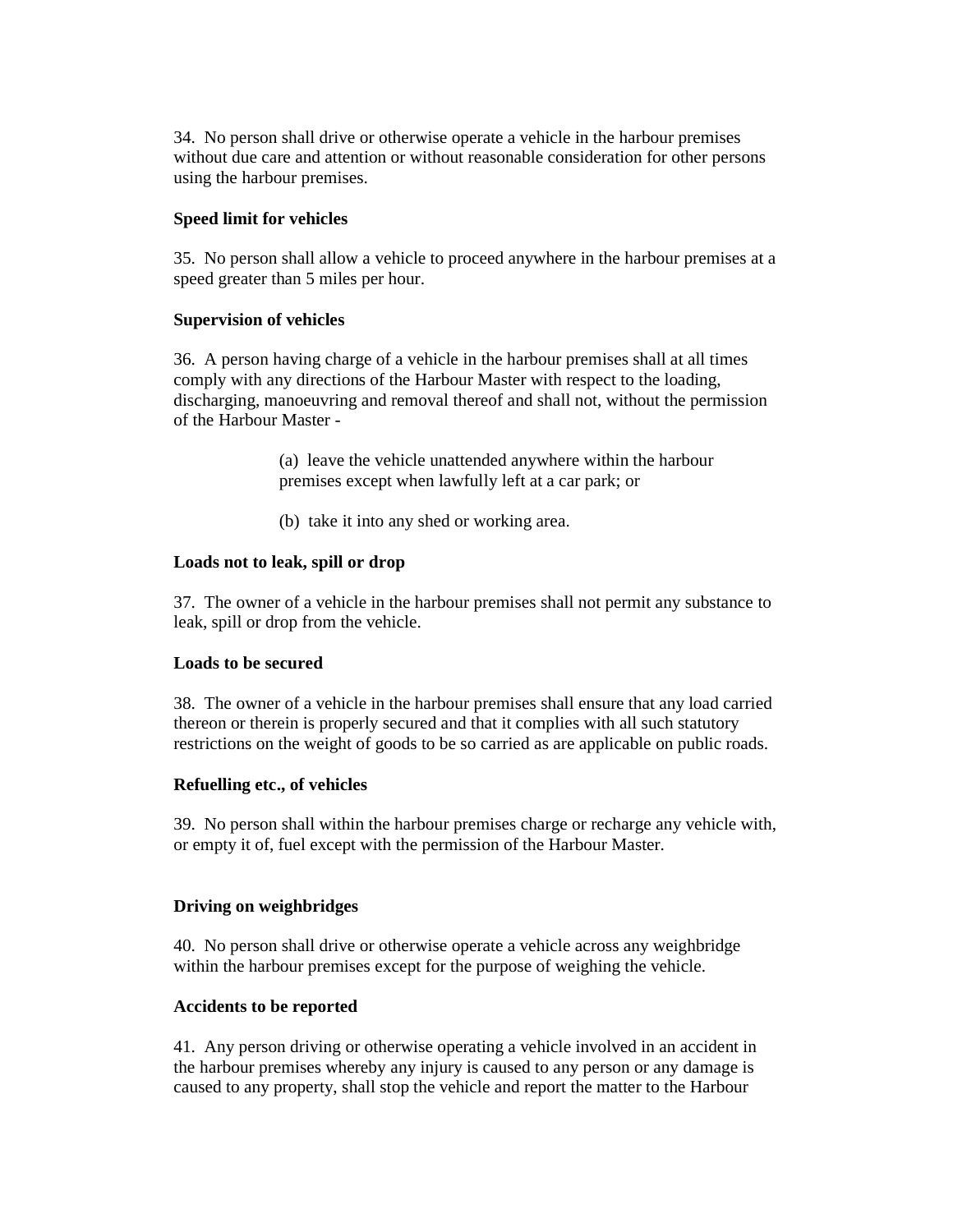Master as soon as is reasonable practicable thereafter and shall give his name and address to the Harbour Master.

## **Unauthorised parking of vehicles**

42. (1) Any person leaving a vehicle in a parking place on harbour premises shall display on that vehicle a ticket issued by the Commissioners authorising the parking of that vehicle during such time as may be specified on that ticket.

(2) A person shall not leave a vehicle in a parking place on the harbour premises for longer than the time specified on the ticket issued in respect of that vehicle.

# **PART V - GENERAL**

### **Inspection facilities etc. to be made available to Harbour Master**

43. The master of a vessel shall so far as may be required by the Harbour Master in the exercise of his duties, afford the Harbour Master access to any part of the vessel and provide all reasonable facilities for its inspection and examination.

## **Navigation under influence of drink or drugs prohibited**

44. A person shall not navigate any vessel whilst under the influence of drink or drugs to such an extent as to be incapable of taking proper control of the vessel.

## **Vessels to have names marked on them**

45. The owner of a vessel which is not registered as a ship under the Merchant Shipping Acts 1894 to 1984 and marked accordingly shall ensure that the vessel is marked conspicuously with its name or other means of identification unless otherwise exempted by the Commissioners.

### **Abandonment of vessels prohibited**

46. (1) No person shall abandon a vessel on the banks or shore of the Harbour.

(2) For the purposes of paragraph (1) above, a person who leaves a vessel on the banks or shore of the harbour in such circumstances or for such a period that he may reasonably be assumed to have abandoned it shall be deemed to have abandoned it there unless the contrary intention is shown.

# **Silencers**

47. A person shall not use a vessel propelled by an internal combustion engine unless the engine is fitted with a silencer suitable and sufficient for reducing as far as may be reasonable the noise caused by the escape of the exhaust gases from the engine.

### **Vessels not to be broken up**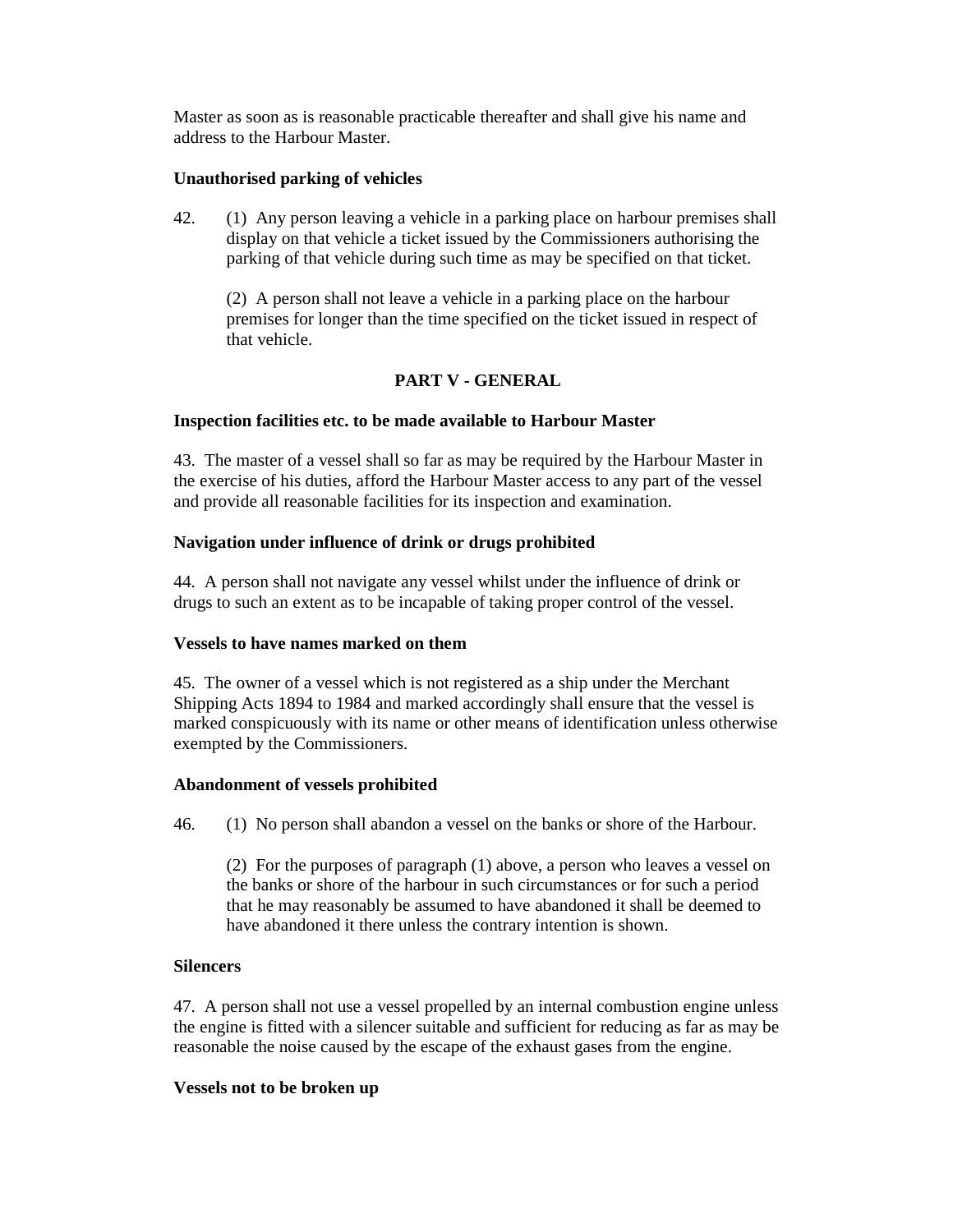48. Subject to the provisions of section 23 of the Falmouth Harbour Act, 1958 and the requirements of Part IX of the Merchant Shipping Act, 1894, no owner, master or other person shall break up or attempt to break up or cause to be broken up any vessel or wreck of a vessel in any part of the Harbour, without the written permission of the Harbour Master, first being obtained.

## **Drift or trawling nets not to obstruct vessels**

49. No person shall cast or place any drift, trawl or other net or pot in such a position as to be likely to become an obstruction or danger to any property including in particular, but without prejudice to the generality of the foregoing, any vessel or mooring.

## **Laying down moorings, buoys and other tackle**

50. (1) No person shall lay down any mooring, buoy, or similar tackle without a licence or prior written consent of the Harbour Master nor except in accordance with such conditions as the Commissioners may impose.

(2) A mooring, buoy or similar tackle shall forthwith be removed by its owner or any other person claiming possession of it if the Harbour Master so directs.

(3) If a person fails to comply with a direction made under paragraph (2) above the Harbour Master may cause the mooring, buoy or similar tackle to be removed and he may recover the expense of so doing from that person.

### **No dragging or grappling without permission**

51. No person shall drag or grapple for any material or article nor remove the same from the bed of any water area of the Harbour without the written consent of the Harbour Master.

### **Water skiing, aquaplaning, etc.**

52. (1) No person shall engage or take part in water skiing or aquaplaning except with the written permission of the Harbour Master given either specifically or generally and only in such areas as may be designated by the Commissioners and in accordance with such conditions as may be imposed. (2) A master whilst using his vessel for the purpose of towing a water skier

or a person aquaplaning shall have on board at least one other person capable of taking charge of the vessel and of giving such assistance as may be reasonably required during the towing and in the recovery of the water skier and shall carry -

(a) for each person on board a life jacket manufactured in accordance with the appropriate British Standards Specification or a personal buoyancy aid of the Ship and Boat Builders' National Federation approved type, two hand-held distress signals and a fire extinguisher;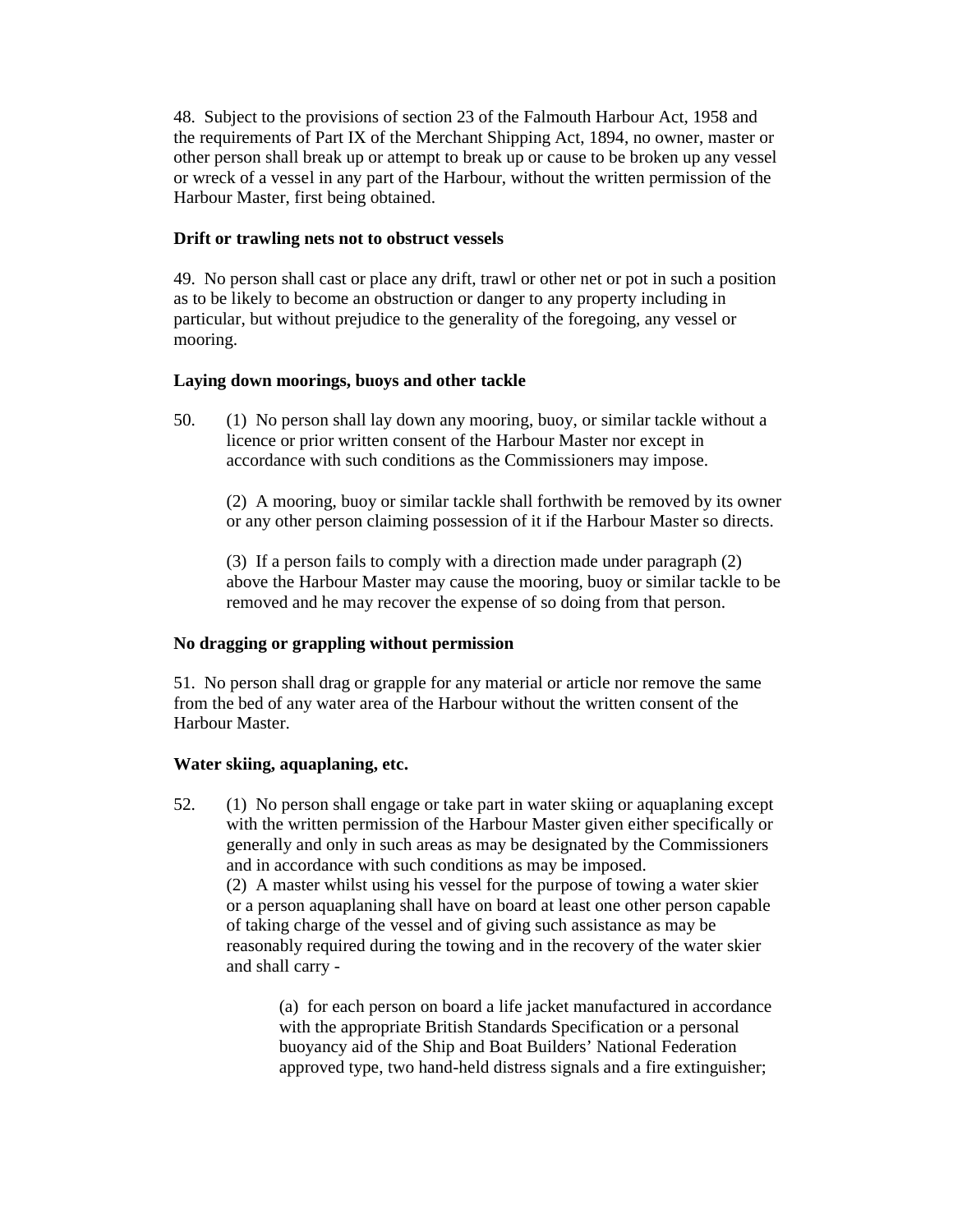(b) for each person water skiing or aquaplaning, a rescue quoit with line or other sufficient hand thrown rescue device.

(3) No person shall engage in kiting or parachute towing without the prior written consent of the Harbour Master given either specifically or generally and in accordance with such reasonable conditions as may be imposed by the Harbour Master.

## **Dumping in Harbour waters prohibited**

53. (1) No person shall deposit or throw into the waters of the Harbour any rubbish or other material whatsoever or place it in such a position that it is likely to fall, blow or drift into the harbour.

(2) No person shall, except with the consent of the Harbour Master, pour, pump or knowingly allow to escape into in the harbour any dangerous or offensive matter unless such action is necessary for the purpose of securing the safety of a vessel or of saving life and it is not reasonably practical to obtain such consent.

(3) The master of a vessel or any person in charge of premises from which any dangerous or offensive matter has been poured, pumped or allowed to escape into the Harbour or responsible for the commission of the acts referred to in paragraphs (1) and (2) above shall inform the Harbour Master of the occurrence at the earliest possible moment.

(4) The provisions of this bye-law shall not apply to the discharge or escape into the harbour of dangerous or offensive matter being a discharge or escape which is expressly authorised by any enactment.

### **Throwing stones, etc.**

54. No person shall throw stones or other missiles or discharge any catapult in or over the harbour or on the harbour premises.

### **Digging ballast, etc.**

55. Subject and without prejudice to the estate of Her Majesty in right of Her Duchy of Cornwall of His Royal Highness the Duke of Cornwall for the time being or other owners or owners of the soil of the harbour, no person shall without written permission of the harbour Master first obtained dig or take from any part of the harbour or from any land belonging to the Harbour any ballast, soil, sand or other material whatsoever.

### **Use of firearms and explosives**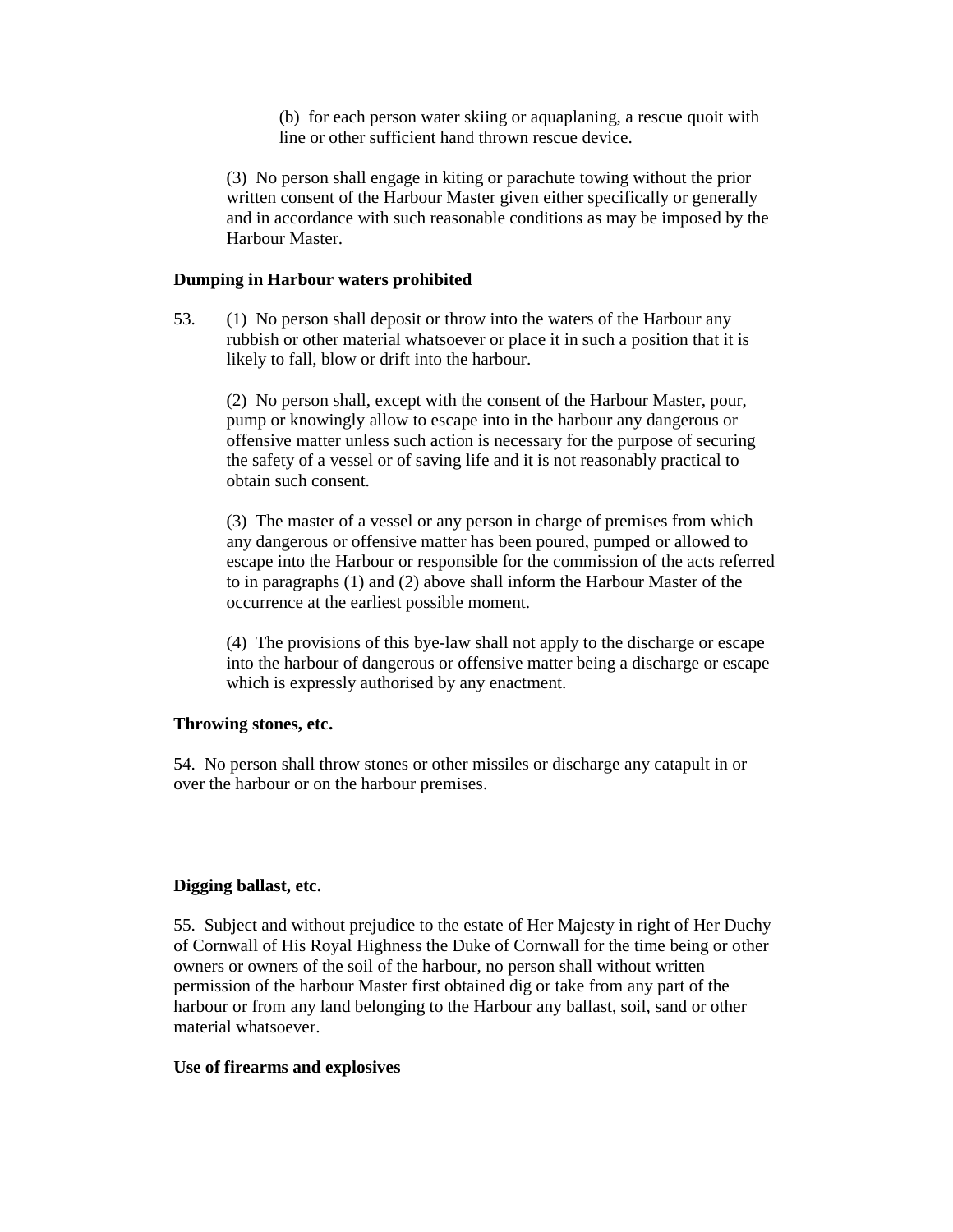56. (1) Except with the permission of the Harbour Master no person shall have or fire any loaded gun or other fire-arm or use any firework or other explosive in or over the harbour or on the harbour premises.

(2) This byelaw shall not preclude the proper use of any lawful distress signal or race starting gun loaded with blank cartridges.

#### **Assistance to fire and other services**

57. The master of a vessel shall give every reasonable facility and assistance to the fire, police, ambulance and other emergency services for dealing with, alleviating or preventing any emergency.

### **Fire precautions**

58. The master of a vessel shall take all reasonable precautions for the prevention of accidents by fire.

#### **Smoking within the Harbour**

59. No person shall smoke within the Harbour if requested not to do so on grounds of safety by a servant of the Commissioners who is in uniform or who produces a duly authenticated document showing his authority to make the request.

#### **Radio-active and fissile material**

60. No person shall knowingly bring any radio-active material (including fissile material) into the Harbour unless -

> (a) he has first obtained the written permission of the harbour Master and complies with any conditions set down in that permission; or

(b) the material is material which would be deemed exempt under regulations as respects the transport of radio-active substances made under the Radioactive Substances Act 1948.

#### **Intoxicated or disorderly persons**

61. (1) No person shall on any premises the property of or under the control of the Commissioners be in a state of intoxication or behave in such a manner as to give reasonable cause for annoyance to other persons using the premises.

(2) Any person so offending or continuing to commit any breach of these bye-laws after receiving notice from any officer of the Commissioners or any servant of the Commissioners wearing a distinctive dress or badge may be forthwith removed from the premises of the Commissioners without excusing any liability to penalties incurred.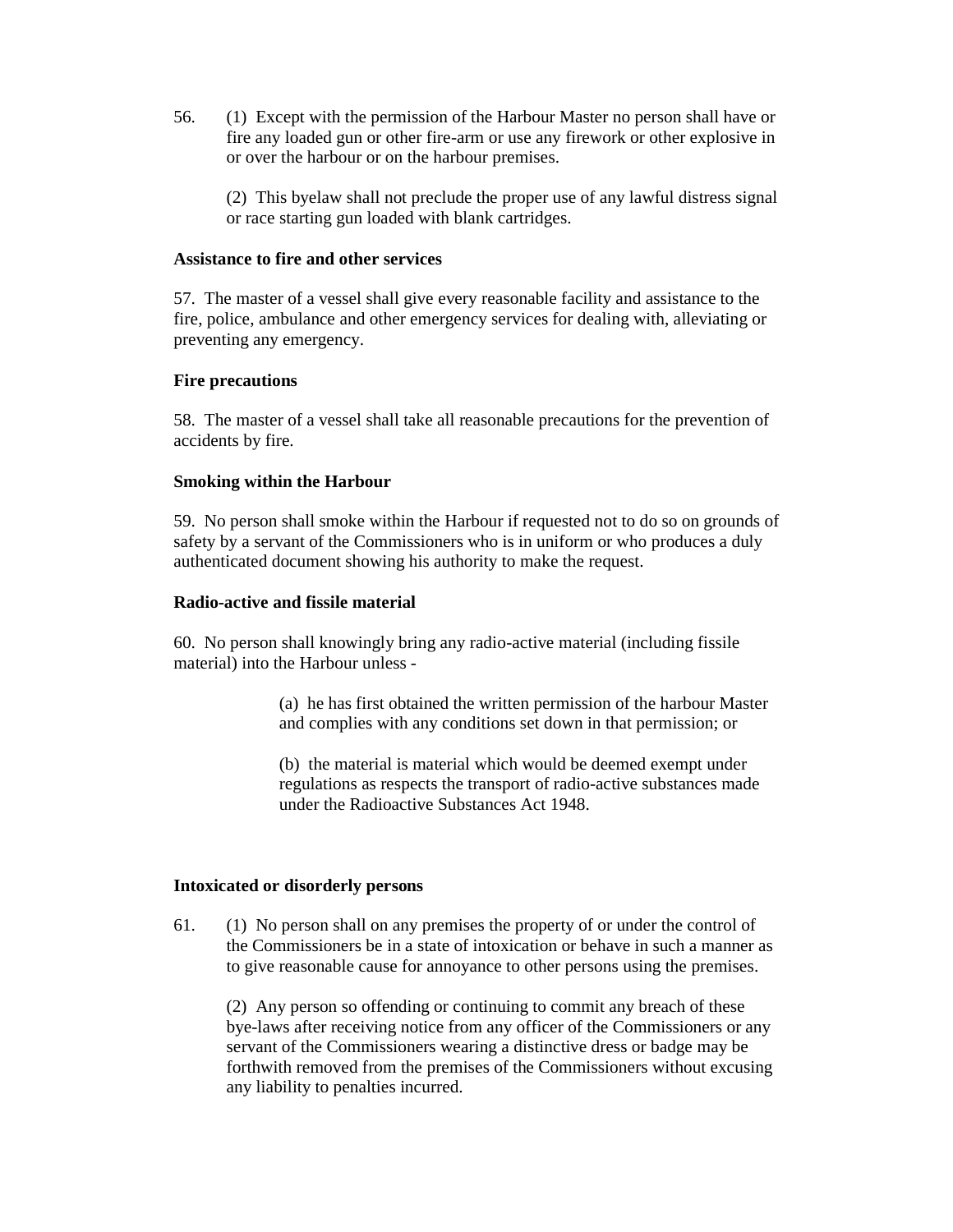## **Property of the Commissioners**

62. A person shall not intentionally interfere with any plant, machinery, equipment or apparatus on the premises of the Commissioners.

## **Unauthorised trading prohibited**

63. No person shall engage by way of trade, in buying or selling any goods or property in the harbour premises without the written consent of the Commissioners.

63A. Any person who consumes Intoxicating liquor on the harbour premises upon being warned by a Constable not to do shall be guilty of an offence PROVIDED nevertheless that this bye-law shall not apply to:-

> (a) any area which is within the curtilage of any Licensed premises or registered club; or

> (b) any place at which the sale of Intoxicating liquor is, or has within the previous 20 minutes been, authorised by virtue of an occasional licence or an Occasional permission".

63B. Notice of the effect of bye-law 63A shall be given by signs placed in such positions as the Harbour Commissioners may consider adequate to inform persons using the Pier.

## **Obstruction of officers of the Commissioners**

64. No person shall intentionally obstruct any officer or employee of the Commissioners in the execution of his duties.

# **Penalties**

65. (1) Any person who contravenes or otherwise fails to comply with any of these bye-laws or any condition, requirement or prohibition imposed by the Harbour Master in the exercise if the powers conferred upon him by these bye-laws shall be guilty of an offence and be liable on summary conviction to a fine -

> (a) In respect of an offence under bye-laws 42, 45, 54 and 63A above not exceeding level 2 on the standard scale.

(b) in respect of an offence under any other bye-law not exceeding level 3 on the standard scale.

(2) In any proceedings for an offence under the bye-laws it shall be a defence for the person charged to prove -

(a) that he had a reasonable excuse for his act or failure to act; or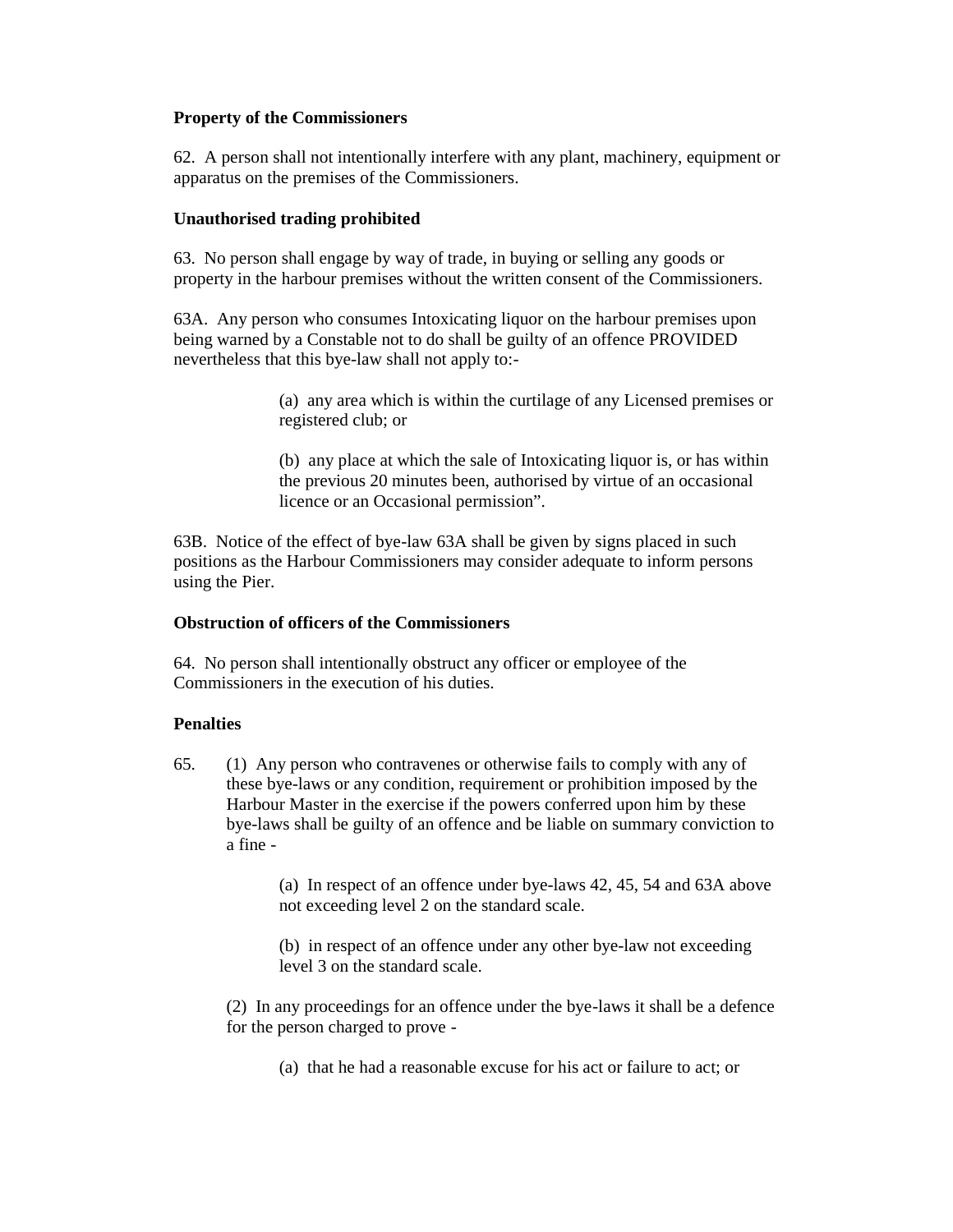(b) that he took all reasonable precautions and exercised all due diligence to avoid the commission of such an offence.

(3) If in any case the defence provided by paragraph (2) above involves the allegation that the commission of the offence was due to act or default of another person, the person charged shall not, without leave of the Court, be entitled to rely on that defence unless, within a period ending seven clear days before the hearing, he has served on the prosecutor written notice giving such information identifying or assisting in the identification of that person as was then in his possession.

## **Revocation**

66. The Falmouth Harbour (General) Bye-laws 1966 are hereby revoked.

Given under the Common Seal of the FALMOUTH HARBOUR COMMISSIONERS this 3rd day of November 1986.

|      | D P C MARTIN | Chairman        |
|------|--------------|-----------------|
| Seal |              |                 |
|      | D G BANKS    | Chief Executive |

The Secretary of State hereby confirms the foregoing Bye-laws.

Signed by Authority of The Secretary of State this 24th day of December 1986.

Seal J R ELLIS An Assistant Secretary of the Department of Transport

# **SCHEDULE LIMITS OF JURISDICTION**

The limits of jurisdiction within which these Bye-laws apply comprise Falmouth Harbour being the area defined in section 4 of the Falmouth Harbour Act 1958 as the harbour, the limits whereof are shown within the black line delineated on the signed map referred to in that section and include the added limits as defined in the Falmouth Harbour Revision Order 1985 all of which limits are shown on the annexed map.

The following provisions do not form part of the bye-laws -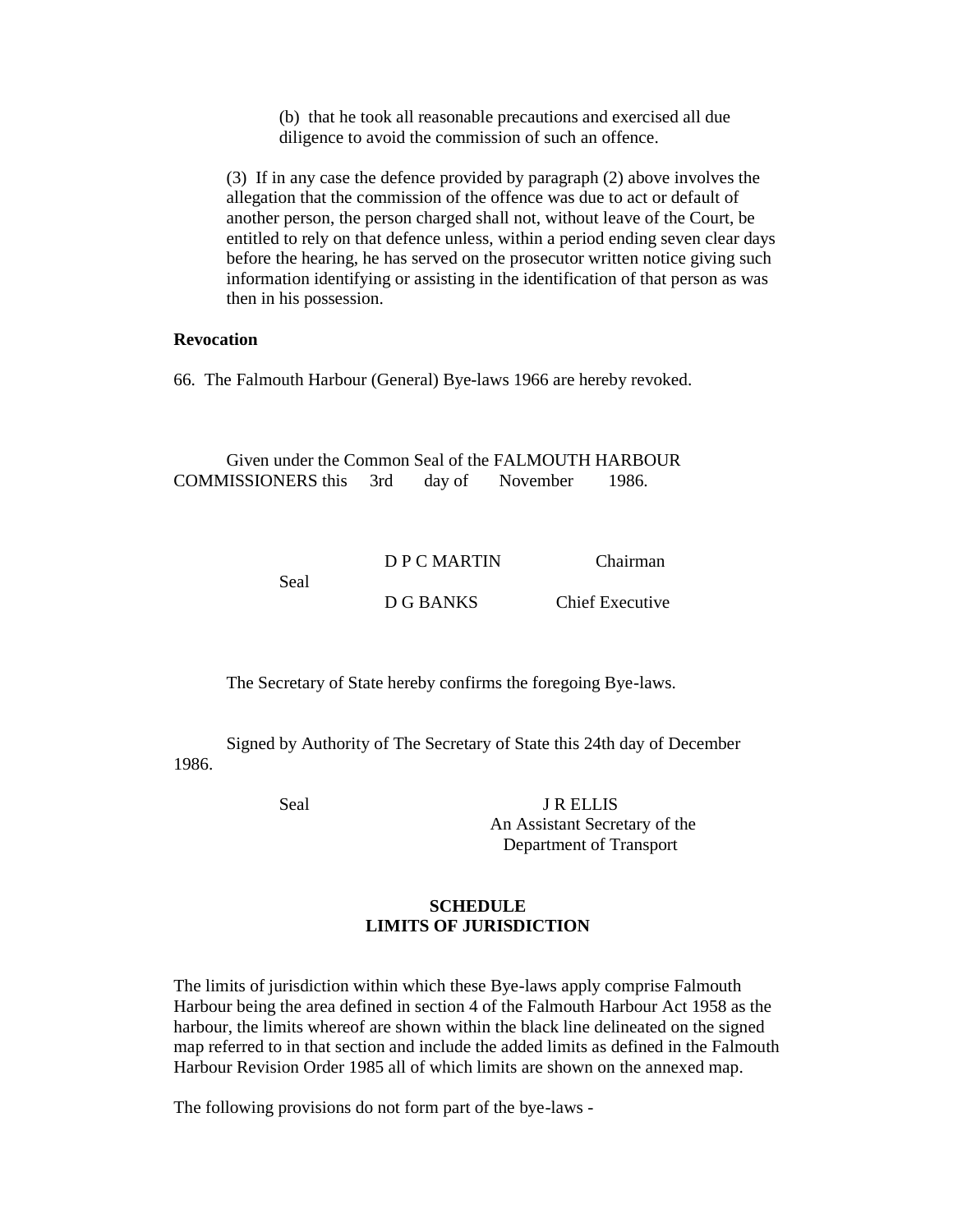# **THE HARBOURS, DOCKS AND PIERS CLAUSES ACT, 1847**

**(**10 Vic., c.27)

By the above Act it is enacted, inter alia, that:-

**Under Section 52:** The Harbour Master may give directions for all or any of the following purposes: (that is to say):

For regulating the time at which and the manner in which any vessel shall enter into, go out of, or lie in or at the harbour, dock or pier and within the prescribed limits, if any, and its position, mooring or unmooring, placing, and removing, whilst therein:

For regulating the position in which any vessel shall take in or discharge its cargo or any part thereof, or shall take in or land its passengers, or shall take in or deliver ballast within or on the harbour, dock, or pier:

For regulating the manner in which any vessel entering the harbour or dock or coming to the pier shall be dismantled, as well as for the safety of such vessel as for preventing injury to other vessels and to the harbour, dock, or pier, and the moorings thereof:

For removing unserviceable vessels, and other obstructions from the harbour, dock, or pier, and keeping the same clear:

For regulating the quantity of ballast or dead weight in the hold which each vessel in or at the harbour, dock, or pier shall have during the delivery of her cargo, or after having discharged the same:

Provided always, that nothing in this or the special Act contained shall authorise the Harbour Master to do or cause to be done any Act in any way repugnant to or inconsistent with any law relating to the Customs, or any regulation of the Commissioners of Her Majesty's Customs.

**Under Section 53:** The master of every vessel within the harbour or dock, or at or near the pier, or within the prescribed limits, if any, shall regulate such vessel according to the directions of the Harbour Master, made in conformity with this and the special Act; and any master of a vessel, who, after notice of any such direction by the Harbour Master served upon him, shall not forthwith regulate such vessel according to such direction, shall be liable to a penalty not exceeding Level 2 on the standard scale.

**Under Section 58:** If the master or any vessel in or at the harbour, dock, or pier, or within the prescribed limits, if any, shall not moor, unmoor, place, or remove the same according to the directions of the Harbour Master, or if there be no person on board of any such vessel to attend to such directions the Harbour Master may cause such vessel to be moored, unmoored, placed or removed as he shall think fit, within or at the harbour, dock, or pier, or within the prescribed limits, and for that purpose the Harbour Master may cast off, unloose or cut the rope, or unshackle or break the chain